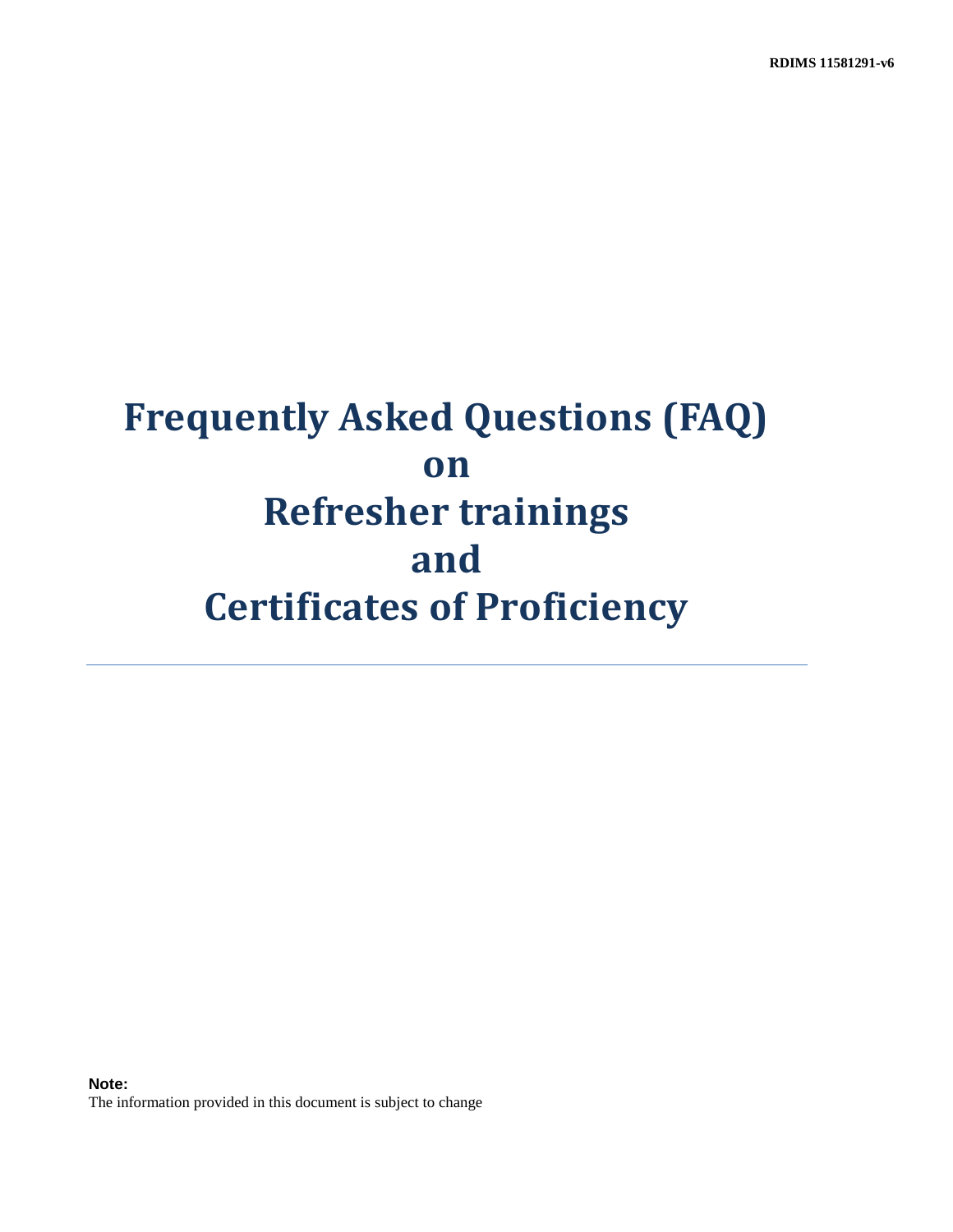# **Personnel on board vessels others than fishings vessels**

## **Questions related to proposed regulatory "Changes in Seafarer's Certification and Training requirements"**

## **Entry into force**

## **Question-1. When will the changes related to the STCW Convention Manila amendments will come into force?**

The proposed changes related to the amendments of the STCW Manila Convention will come into force on January 1<sup>st</sup> 2017.

## **STCW and Domestic vessels**

#### **Question-2. What is an "STCW vessel"?**

A "STCW vessel" is a vessel to which the STCW Convention applies. The STCW Convention applies to vessels engaged on a Near Coastal Voyage, Class 1 that is a voyage outside of the Great Lakes, the Gulf of St-Lawrence, Hecate Strait or Queen Charlotte Sound, or engaged on an Unlimited Voyage.

#### **Question-3. What is a "Domestic Vessel"?**

A "Domestic Vessel" is a vessel engaged in a Sheltered Waters voyage, a Near Coastal, class 2 voyage or a near Coastal Class 1 voyage that is a voyage on the Great Lakes, in the Gulf of St-Lawrence, Hecate Strait or Queen Charlotte Sound. A vessel making a voyage beyond this zone is a STCW vessel.

## **Refresher`s Trainings**

## **Question-4. Why do I need to take refresher trainings?**

With the amendments of the STCW Convention in 2010 (Manila Amendments), Seafarers are required to update their competences in order to maintain required standard of competence every 5 years. Refresher trainings were made mandatory for seafarers sailing on vessels engage on a Near Coastal Voyage, Class 1 that is a voyage outside of the Great Lakes, the Gulf of St-Lawrence, Hecate Strait or Queen Charlotte Sound or an Unlimited Voyage (STCW vessel).

## **Certificates of proficiency**

## **Question-5. What is a Certificate of Proficiency (CoP)?**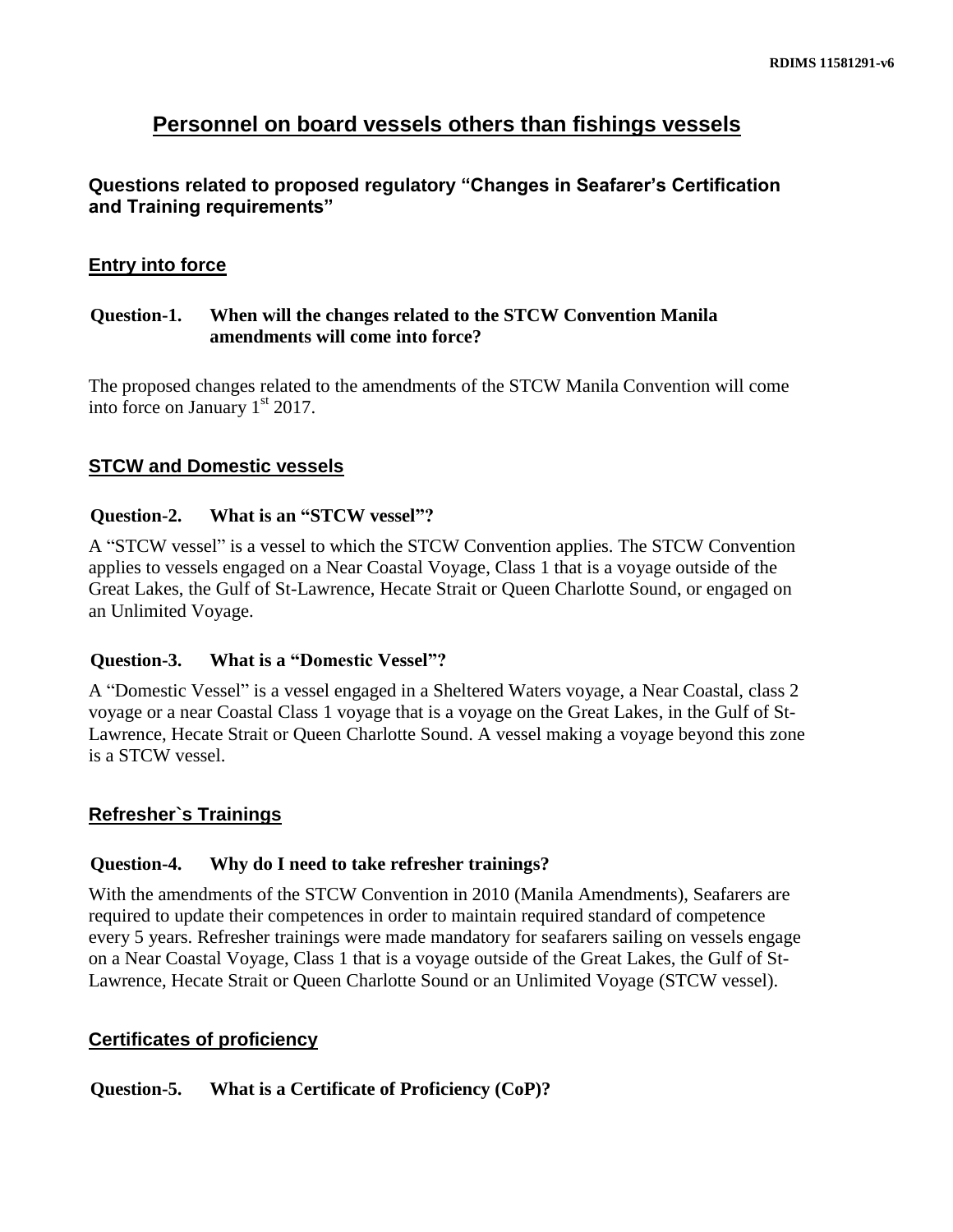A CoP is a certificate (other than a Certificate of Competency) issued to a seafarer, to certify that he/she has met the required standards of competence in a specific duty such training in Marine Emergency Duties (MED), in Tanker's training and in Medical First Aids.

## **Question-6. Why do I need a Certificate of Proficiency (CoP)?**

A CoP is required by the STCW Convention to evidence that the relevant requirements of training or competencies were met.

### **Question-7. Do I need a Certificate of proficiency (CoP) for any vessel I will serve on?**

No, CoPs are required if you sail on vessels engaged on voyages described in question 2 ("STCW vessel"). If you sail on vessels engaged in Sheltered Waters voyages, in Near Coastal, class 2 voyages, on the Great-Lakes, in the Gulf of St-Lawrence, Hecate Strait or Queen Charlotte Sound (domestic vessel), you are not required to obtain CoPs in MED.

## **Question-8. Do I need to complete refresher trainings if I only intent to sail on a domestic vessel?**

Refresher trainings are required to obtain the CoPs required by the STCW Convention. On domestic vessels, CoPs are not mandatory, however training certificates are required. Transports Canada Marine Safety and Security (TCMSS) consider taking part in the various compulsory drills is sufficient to maintain proficiency on "domestic Vessels".

## **Question-9. To whom do the refresher courses apply?**

 $\overline{a}$ 

To obtain a new STCW Certificate of Competency (CoC), refresher courses are required. MED refreshers must be completed every 5 years for officers and other seafarers designated with MED or first aid duties on STCW vessels.

## **Question-10. Would I need to obtain a Certificate of Proficiency (CoP) in Marine Emergency Duties (MED) or in First Aid, if I wish to obtain a domestic Certificate of Competency and would I be required in the future to complete refresher trainings.**

No. There would be no requirements to obtain a CoP in MED or First aid in order to obtain a Domestic CoC. Therefore, there would be no requirement to complete refresher training in the future if you sail only on a "Domestic Vessel<sup>1</sup>" and acquire sufficient service to renew your CoC.

However, if you wish to upgrade to a new Domestic CoC, MED courses would have to be completed within the last 5 years, from the date of the application for the CoC sought, unless you have acquired 12 months of sea service, within the previous 5 years or 3 months within the

<sup>&</sup>lt;sup>1</sup> A "Domestic Vessel" is a vessel engaged in a Sheltered Waters voyage, a Near Coastal, class 2 voyage or a near Coastal Class 1 voyage that is a voyage on the Great Lakes, in the Gulf of St-Lawrence, Hecate Strait or Queen Charlotte Sound. A vessel making a voyage beyond this zone is an STCW vessel.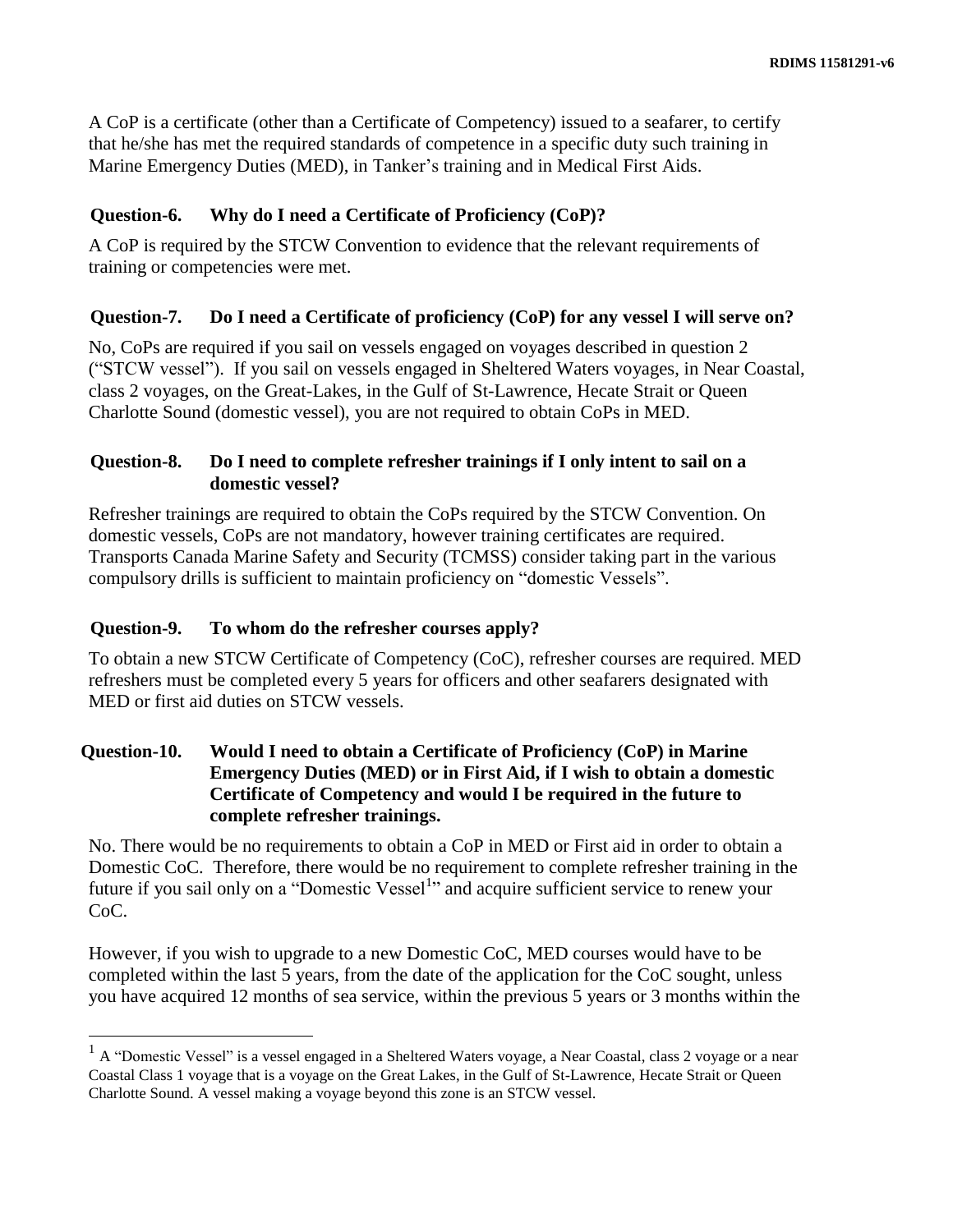previous 12 months. Persons that did not sufficiently sail in the previous 5 years will have to complete a refresher training in MED even if the new CoC is a Domestic one.

## **Question-11. Would I need to obtain a Certificate of Proficiency (CoP) in Marine Emergency Duty (MED) or in Marine First Aid, if I wish to obtain an STCW Certificate of Competency (CoC) and would I be required to complete refresher training in the future**

In the proposed *Marine Personnel Regulations*, CoCs and CoPs are addressed separately. If you wish to apply for a new CoC (issued in accordance with the STCW) you will be required to present valid CoPs. Afterward, the necessity to renew a CoP depends on the type of voyage that your ship is doing (STCW or Domestic).

However, if you wish to apply for the renewal of your CoC (issued in accordance with the STCW) or a Domestic CoC, when you intent is to sail on a Domestic Vessel, you will have the option to demonstrate that you maintain your competency by cumulating 12 months of sea service within the previous 5 years of the application date or 3 months within the previous 12 months.

## **Question-12. Would I need a MED or First aid refresher training to renew a Domestic Certificate of Competency (CoC)?**

No. In the proposed *Marine Personnel Regulations*, CoC's and CoP's are addressed separately. If you wish to apply for a new Domestic CoC you will be required to present training certificates in MED or in Marine First Aid, issued within the previous 5 years from the application date.

## **Question-13. I am an officer on an STCW vessel. What Certificates of Proficiency (CoP) do I need?**

Officers on an STCW vessel are required to maintain CoPs in:

- STCW Basic Safety,
- Survival Craft and Rescue Boats Other Than Fast Rescue Boats,
- Advanced Fire Fighting.
- If designated to provide first aid onboard, a CoP in Marine Advanced First Aid;
- If designated to provide medical care, a CoP in Marine Medical Care is required.

When working on a tanker, you may be required to present one of the following CoPs depending on the type of tanker and on your function:

- Basic Training for Oil and Chemical Tanker Cargo Operations,
- Basic Training for Liquefied Gas Tanker Cargo Operations,
- Advanced Training for Oil Tanker Cargo Operations,
- Advanced Training for Chemical Tanker Cargo Operations, or
- Advanced Training for Liquefied Gas Tanker Cargo Operations.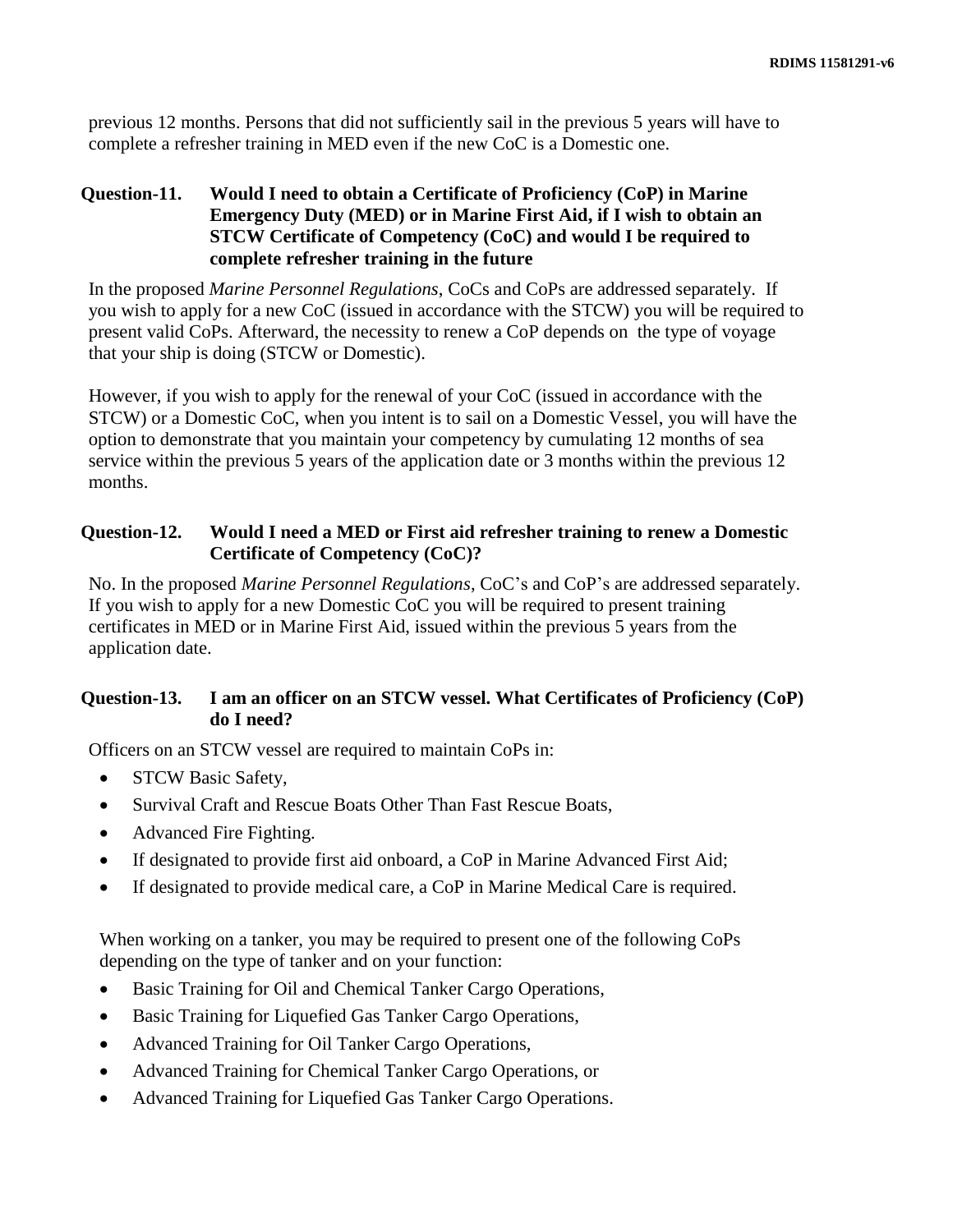#### **Question-14. I am a non certificated crew member on an STCW vessel. What Certificates of Proficiency (CoP's) do I need?**

All crew members that are listed on the Minimum Safe Manning Document of an STCW vessel need to have a CoP in STCW Basic Safety. Moreover, crew members designated on the muster list to the launching of a survival craft, need a CoP in Survival Craft and Rescue Boats Other than Fast Rescue Boats.

In addition, crew members working at the support level on a tanker, require a CoP in Basic Training for Oil and Chemical Tanker Cargo Operations or a CoP in Basic Training for Liquefied Gas Tanker Cargo Operations, as applicable.

### **Question-15. I am an officer having to take refresher trainings in STCW Basic Safety, Survival Craft and Rescue Boats Other Than Fast Rescue Boats and Advanced Fire Fighting. Can I take a combined course?**

Yes. Marine institutions are approved to deliver a refresher course combining these 3 courses (STCW BS +PSC+AFF) for a total of 30.5 hrs.

### **Question-16. I am a crew member having to take refresher trainings in STCW Basic Safety and in Survival Craft and Rescue Boats Other Than Fast Rescue Boats. Can I take a combined course?**

Yes. Marine institutions are approved to deliver a refresher course combining these 2 courses (STCW BS +PSC).

## **Question-17. What is the period of validity of MED training courses?**

MED training courses do not expire. Nonetheless, MED training courses must have been completed within the previous 5 years from the date of application for a Certificate of Proficiency (CoP) or for a new STCW Certificate of Competency (CoC), otherwise a MED refresher training must be done.

## **Question-18. What is the period of validity of a Certificate of Proficiency (CoP)?**

A Certificate of Proficiency (CoP) is valid for 5 years. Thus it will expire 5 years after the date of issue, except when the course or when the refresher course was done more than 6 months before the application date. In this case, the CoP will expire 5 years after the course or refresher course was completed.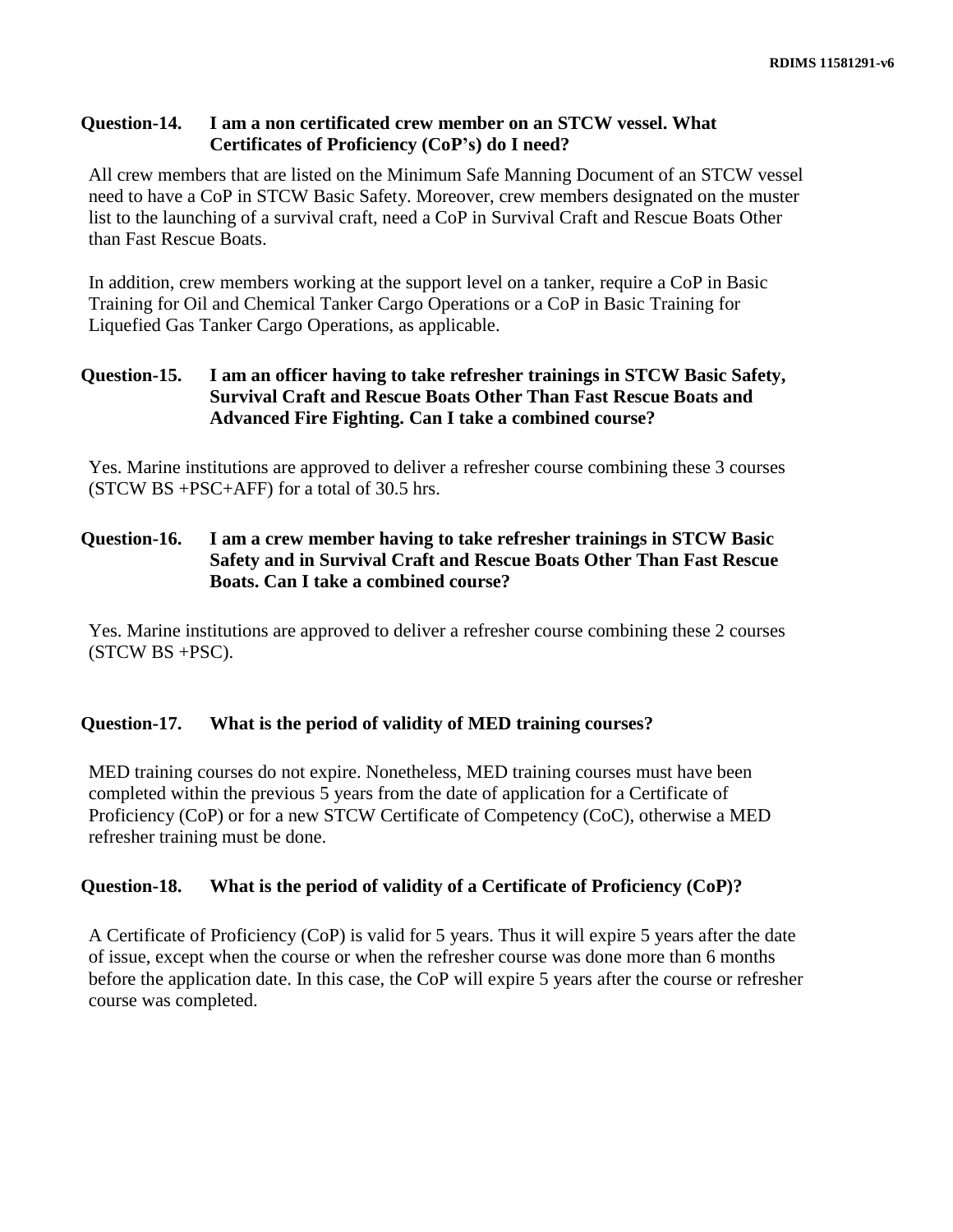#### **Question-19. I am currently working as crew member of a vessel making voyages more than 25 miles from shore on the East coast of Canada. Do I need a CoP in STCW Basic Safety?**

Yes, a CoP in STCW Basic Safety is required by the STCW Convention. Also, if you are designated on the muster list to the launching of a survival craft, a CoP in Survival Craft and Rescue Boats Other Than Fast Rescue Boats is also required.

#### **Question-20. When do I need to hold a Certificate of Proficiency (CoP)?**

A CoP will be required after 1 January 2017. TCMSS is currently making amendments to the *Marine Personnel Regulations* (MPR) to implement these changes.

#### **Question-21. Regarding seafarers STCW Refresher Trainings, what are the requirements for domestic and STCW vessels?**

- 1. **"Domestic vessels"** are vessels operating within Sheltered Waters, Near Coastal 2 waters, limited to maximum 25 nautical miles off shore, on the Great Lakes, in the Gulf of St-Lawrence, in the waters of Hecate Strait or Queen Charlotte Sound – **NO REFRESHER COURSES ARE NECESSARY** and the deadline of December 31, 2016 does not apply.
- **2. "STCW Vessels"** are vessels operating beyond the "domestic limits", i.e. making Near Coastal 1 voyages and Unlimited Voyages.
	- (a) **First Example**: A person completed STCW related MED in 2002 This training remains valid to sail on a domestic vessel, even after December 31, 2016. However, to sail on an STCW vessel, this person will be required to obtain Certificates of Proficiency (CoPs) before January  $1^{st, 2017}$  and therefore, refresher courses are required. It is advisable that the said refresher courses be taken sometimes during 2016 in order to prevent any inconvenient on January  $1<sup>st</sup>$ , 2017.
	- (b) **Second Example**: A person attending STCW related MED on March  $20<sup>th</sup>$ ,  $2013 In$ situations such as these, the MED is valid for five years until March  $20<sup>th</sup>$ , 2018. The person must however obtain a CoP in the corresponding MED prior to January 1, 2017, if sailing on an STCW vessel. Refresher courses are required in order to maintain the training validity after March  $20<sup>th</sup>$ , 2018.
	- (c) **Third Example**: A person attending STCW related MED on January 10, 2016 obtains a CoP for the said course on the same date – In situation such as these, the MED course and the MED CoP is valid until January 10, 2021, and refresher courses are required after that date in order to maintain the training validity to sail on an STCW vessel.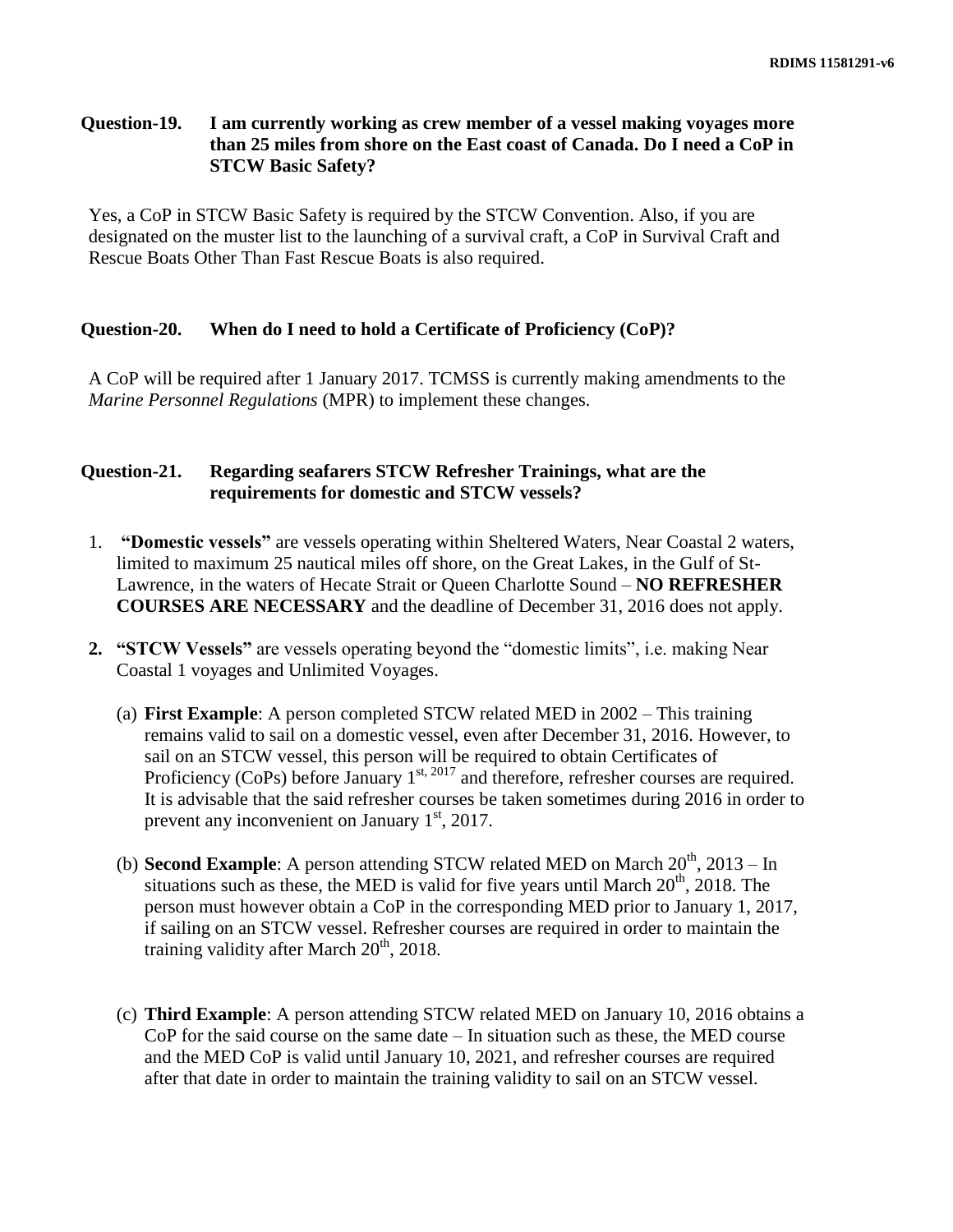#### **First Aid**

**Question-22. Who needs to have a Marine First aid certificate under the current Marine Personnel Regulations (MPR)? Is there a requirement for an officer to have a valid Marine First Aid certificate? Do I need to have a CoP in First aid to take a MED refresher? Who will be required to have a Marine First aid CoP?**

#### **First Aid Required**:

Under the MPR, it is currently required to have a valid Marine Basic First Aid or a Marine Advanced First Aid training certificate, as applicable, to obtain a new Certificate of Competency (CoC).

It will be required to have a Marine Advanced First Aid Certificate of Proficiency (CoP) to obtain a new STCW CoC, with the new MPR.

It will be required to have a First Aid training certificate to obtain a new "domestic" CoC, with the new MPR.

The person designated to provide first aid on a vessel making an STCW voyage, will be required to have a valid Marine Advanced First Aid CoP**.**

The person designated to provide First Aid on a domestic voyage, will only need any valid 2 day first aid course recognized by a province**.**

#### **First Aid Not Required**:

There is no requirement to have a valid Marine First Aid training certificate or Marine First Aid certificate of proficiency (CoP) to take the MED refreshers.

There is no requirement to have a valid Marine First Aid training certificate or Marine First Aid CoP to renew an officer's certificate of competency (CoC).

It will not be required to hold a valid Marine First Aid training certificate or First Aid CoP to renew an officer's CoC with the new MPR.

It will not be required to hold a valid Marine First Aid CoP to obtain a new

"domestic" officer's CoC with the new MPR. (Only a training certificate)

There will be no general requirement for every seafarer's to refresh a Marine First Aid course.

## **Trainings completed outside Canada**

### **Question-23. I would like to do my Marine Emergency Duties (MED) outside Canada. Can I get a confirmation of acceptance before enrolling into such courses?**

Yes

## **Question-24. Will TC accept MED and other training certificates obtained outside Canada if they indicate to be STCW-2010 compliant?**

• Only STCW compatible Training is being considered for Canadian Equivalency;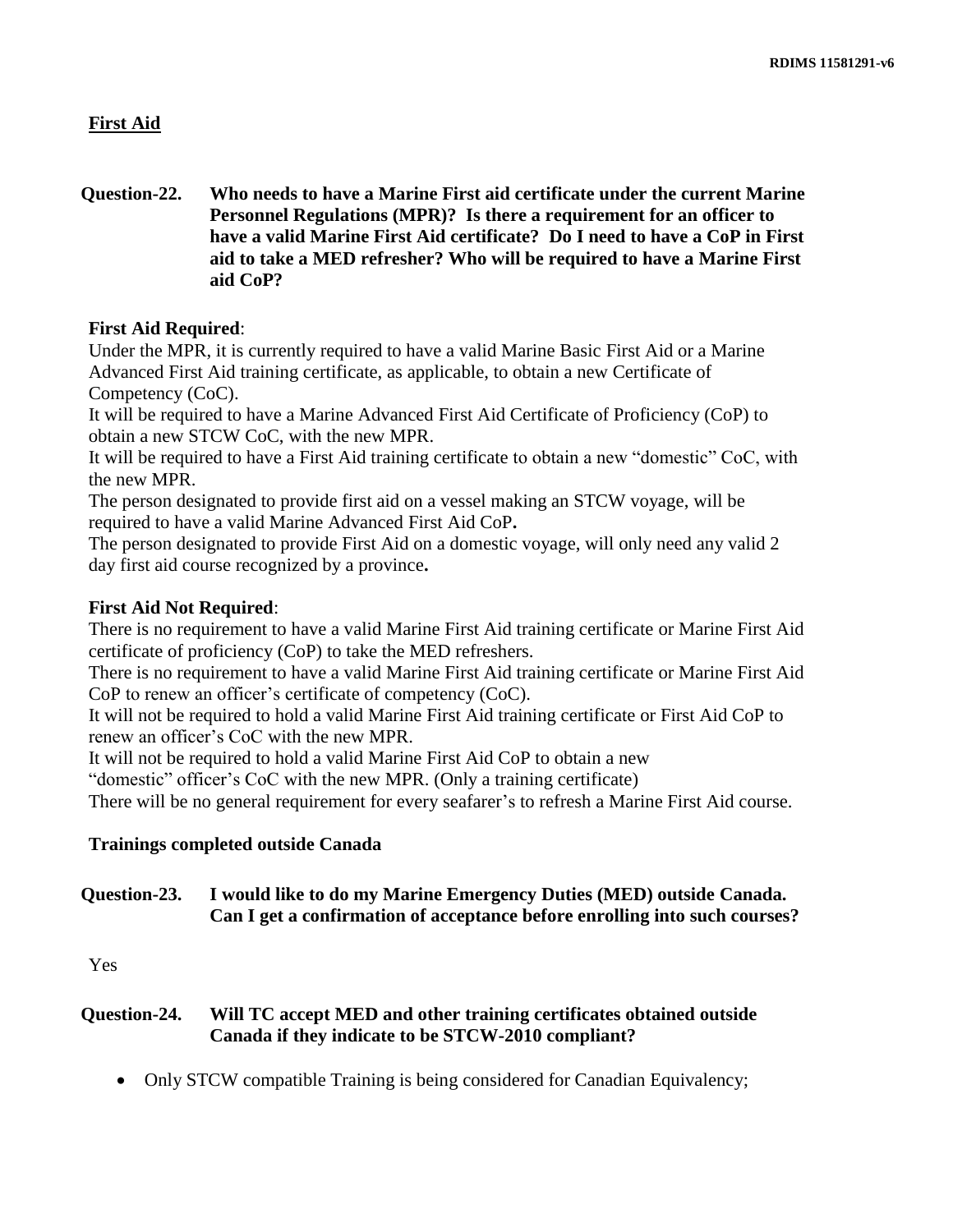- In the case of MED refresher training, make sure that the course covers all competencies (some foreign administration allow that some competencies be demonstrated on a ship and not necessarily during the course).
- The training has to be taken at an institution which is approved by the National Maritime Administration of that country;
- Upon obtaining the training certificate, the recipient must visit the nearest Maritime Administration in order to have his/her training certificate endorsed.
- The Applicant shall then visit any TCMSS examination centre in order to have his certificate verified for validity and authenticity;
- Upon submitting his training certificates to a TC examiner center, the clerk or the examiner is to send a copy of the certificates to HQ: (Paul Gauthier; CC: Mario Lavoie); and
- After satisfactory verification, AMSP will issue the applicable CoP.

# **Fishing vessels personnel**

#### **Question-25. Will Fishing Master CoC holders (Class IV, III, II or I) who are only fishing in Canadian waters be required to hold MEDs that comply with Manilla 2010?**

MED with respect to STCW Basic Safety will be a requirement to obtain a Fishing Officer, Limited Waters and Fishing Officer, Unlimited Waters Certificates of Competency (CoC). In addition to this course, the MED in Survival Crafts and the MED in Advanced Fire Fighting will be required for the Fishing Master, Limited Waters and Fishing Master, Unlimited Waters CoC. Holders of Domestic fishing CoCs will only require "Domestic MEDs"

#### **Question-26. Will crew members fishing in Canadian waters be required to hold MEDs that comply with Manila 2010?**

TC's intent is to amend the MPR to make the *STCW basic safety* a requirement for every member of the complement of a **fishing vessel of 24 metres and more,** who is required to be onboard in order to meet the safe manning requirements, when making a voyage in the **unlimited waters** or an **international voyage**.

Crews members assigned on the muster list to the preparation or launching of a survival craft (except a manually launched life raft or manually launched inflatable rescue platform ) on a **fishing vessel of 24 metres and more** making an **unlimited** voyage or an **international voyage** will be required to have the *Proficiency in survival Craft.*

Basically, there will be no change to the MEDs required for other vessels (other than **vessels of 24 metres and more** making an **unlimited voyage** or an **international voyage).**The proposed requirements for domestic fishing vessels are indicated in the following table: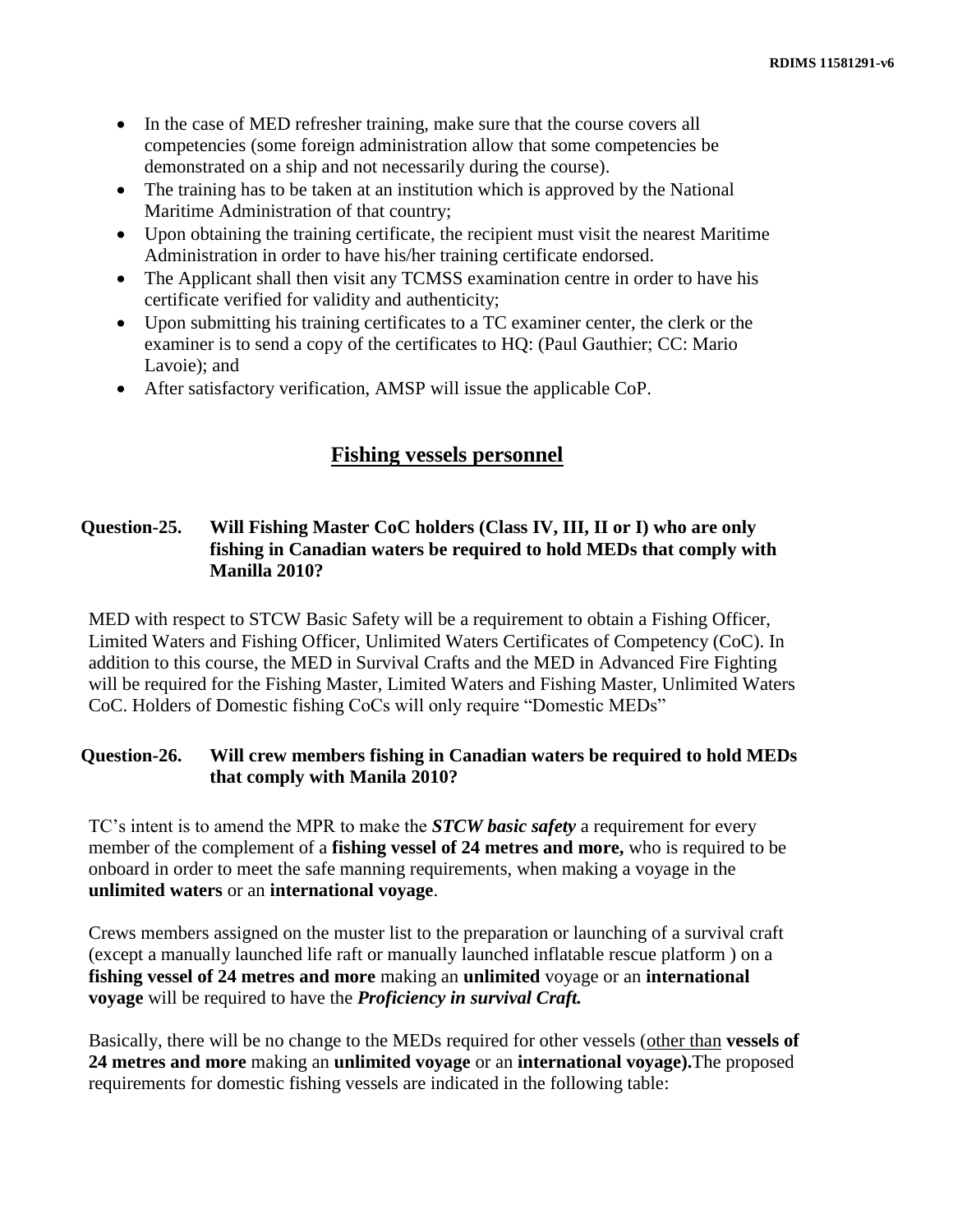| <b>TABLE</b><br><b>BASIC SAFETY TRAINING - FISHING VESSELS</b> |                                                                                                                                               |                                                                                                 |                                                                                                                                    |                                                                                                                    |
|----------------------------------------------------------------|-----------------------------------------------------------------------------------------------------------------------------------------------|-------------------------------------------------------------------------------------------------|------------------------------------------------------------------------------------------------------------------------------------|--------------------------------------------------------------------------------------------------------------------|
|                                                                | <b>Column 1</b>                                                                                                                               | Column 2                                                                                        | Column 3                                                                                                                           | <b>Column 4</b>                                                                                                    |
| <b>Item</b>                                                    | Length of vessel and voyage<br>classification                                                                                                 | <b>Training</b><br>certificate in<br><b>MED</b><br>with respect<br>to domestic<br>vessel safety | <b>Training</b><br>certificate in<br><b>MED</b> with<br>respect to<br>small non-<br>pleasure<br>domestic<br>vessel basic<br>safety | <b>Pleasure</b><br><b>Craft</b><br>Operator<br>Card                                                                |
| 1.                                                             | Fishing vessel of not more than 12 metres<br>in overall length engaged on a near coastal<br>voyage, Class 2, or a sheltered waters<br>voyage. | Applicable                                                                                      | Applicable                                                                                                                         | Applicable to<br>sheltered<br>waters<br>voyages and to<br>voyages less<br>than two<br>nautical miles<br>from shore |
| 2.                                                             | Fishing vessel of less than 24 metres in<br>length engaged on a near coastal voyage,<br>Class 2, or a sheltered waters voyage.                | Applicable                                                                                      | Applicable                                                                                                                         |                                                                                                                    |
| 3.                                                             | Any other fishing vessel engaged on a<br>voyage in limited waters that is not an<br>international voyage                                      | Applicable                                                                                      |                                                                                                                                    |                                                                                                                    |

### **Question-27. Will crew member's onboard fishing vessels fishing in Canadian waters be required to complete refreshers training to keep their MEDs valid?**

There is no intention for the moment to require crew members of Canadian fishing vessels to do refresher trainings to revalidate MED courses. The same applies to CoC holders, as there is no refresher trainings required under the STCW-F convention.

**Question-28 A regular STCW certificate (Non STCW-F), such as a BW or MM working on a Fishing Vessel. These certificates are currently STCW, so do these crew members require a refresher for their STCW MM certificate or STCW Bridge watch to work on a fishing vessel?**

**No:**

- Refreshers are requested only as per the STCW Convention.
- The STCW Convention does not apply to Fishing Vessels.